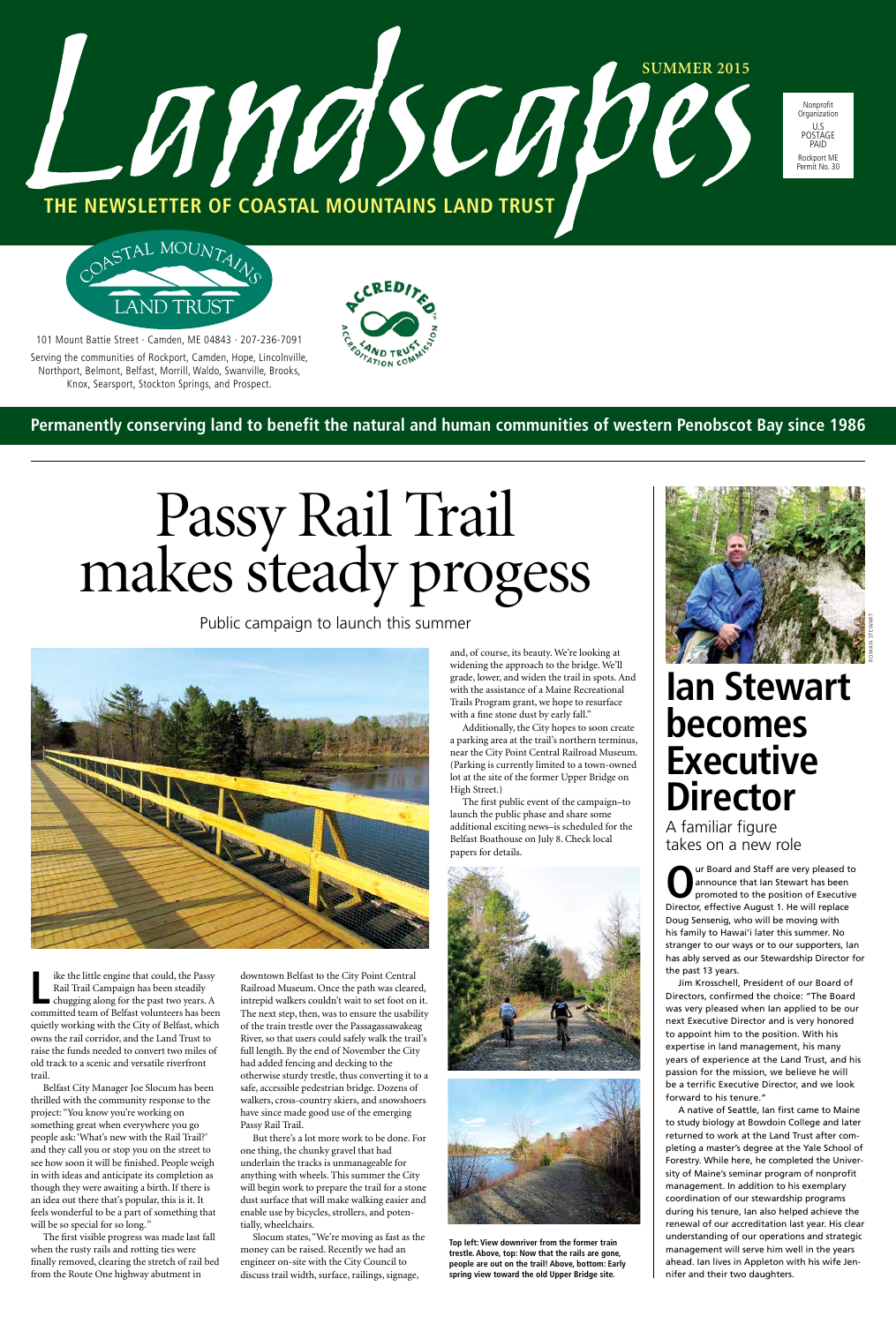**O**ur *Arts on the Hill* program, now in its second year, represents an exciting opportunity for artists to share their work with the community in an exquisite setting. Environmental visual artist Dudley Zopp will share her work at Beech Nut on our Beech Hill Preserve from August 12 to September 9.

As Dudley describes, "Beech Hill in Rockport is one of those magic places where stones have been on the move for millennia, and I'll make that the focus of *Stones on the Move,* the installation I'll do there." All are invited to attend her opening reception at Beech Nut on Friday, August 14, from 5:00-7:00 p.m.

During her residency, Dudley will host a series of open houses at Beech Nut for visitors to come explore and experience *Stones on the Move*. The work will include watercolor scrolls suggesting sediment and large, three-dimensional paper sculptures referencing glacial erratics. The centerpiece of the exhibit will be a series of hundreds of eight-by-ten-inch canvases painted in dark colors, which, when arranged on the floor, take on the appearance of a flowing, rocklined riverbed. In addition to the open houses, an onsite pop-up workshop in partnership with the Center for Maine



Contemporary Art will be announced soon.

Born in Kentucky and now residing in Lincolnville with Penobscot Bay at her front door, Dudley is acutely aware of patterns in nature: "I moved to Maine 20 years ago in part because of my fascination with glacial erratics, so I'm looking forward to being on Beech Hill and sharing what I learn about the history of its stones with the people who come to visit."

Dudley has exhibited widely in solo and group exhibitions at galleries, universities, and museums nationally and internationally. Her work is held in many public and private collections, including the Boston Athenaeum, Farnsworth Art Museum, University of Chicago Library, and the Portland Museum of Art. For more information, please visit DudleyZopp.com, or better yet, visit Beech Hill to meet her and see her work for yourself!

# Arts on the Hill – Dudley Zopp

DALE SCHIERHOLT

## **BALD AND RAGGED MOUNTAINS CAMPAIGN, PHASE TWO**

Progress as of 1 June 2015

| Land conservation progress  | \$2,048,155<br>1,777 acres - 51% of Bald and Ragged Mountains Focus Area |  |
|-----------------------------|--------------------------------------------------------------------------|--|
| <b>Fundraising progress</b> |                                                                          |  |
| <b>Fundraising goal</b>     | \$3,000,000                                                              |  |
|                             |                                                                          |  |

## **Farewell, Kristen**

When Kristen Lindquist first signed on as our Membership & Administrative Coordinator 12 years ago, she never thought she'd end up coordinating all our fundraising programs as our first long-term Development Director. But as our membership, acreage, and programs expanded over the years, so did her role. Promoted to the position in 2008, she not only kept the lights on, she helped raise

over \$3 million for the Bald and Ragged Mountains Campaign, coordinated completion of the first phase of the Beech Hill Campaign that rehabilitated Beech Nut, and launched the fundraising effort for the Passy Rail Trail in partnership with the City of Belfast.

Scott Dickerson, our former Executive Director, summarized her approach: "Never pushy, never presumptuous, her warmth and enthusiasm simply offered people an opportunity to participate in our successes. So many responded so well!"

As a small staff, we all wear many hats. Kristen also edited our newsletter, wrote a natural history column in local papers, introduced people to the joys of birding on our preserves, and wrote a poetry collection to benefit Bald and Ragged Mountains. On top of all this, she helped coordinate our efforts to become one of the first land trusts in the country to receive accreditation in 2008 and oversaw our renewal last year.

Kristen doesn't know where she'll end up next, but she remains passionate about the value of land conservation and will continue to support us as a volunteer and friend. Please join us in a huge "Thank You!" to her as she leaves this month for new adventures.

## **Welcome, Kathy**

We're very pleased to introduce Kathy Young, who will succeed Kristen Lindquist as Development Director at the end of June. Like many who grew up on the shores of western Penobscot Bay, Kathy left the area after graduating from Camden-Rockport High School and traveled

far before returning home. She studied journalism

at the University of Montana, then worked for

the next seven years for the YMCA in Montana and California. Still farther shores beckoned, however. Kathy went on to New Zealand, where she worked as a regional fundraiser for the New Zealand Red Cross, as Director of Communications and Fundraising for Presbyterian Support Otago, and as Major Gifts Officer for the University of Otago in Dunedin.

Since returning to Maine in 2011, she has generously volunteered her expertise to a local non-profit, worked as Development Director for Androscoggin Land Trust, and most recently, as Executive Director of the Cancer Community Center in South Portland. Kathy's diverse experience in development and outreach will be a perfect fit with our many ambitious projects and expanded community collaborations.



# **MORE STAFF CHANGES**





#### First Prize: **SUNSET PARTY AT BEECH NUT**  Enjoy a one-of-a-kind festive evening for 40 in historic Beech Nut atop Beech Hill in Rockport. Your party, which will take place

during summer 2016, will include elegant hors d'oeuvres, a \$200 Hannaford gift card for extras, invitations to your guests, beverage set-up (state law prevents us from serving alcohol, but you may bring your own), and transportation up and down the hill.

Second Prize: **Breakfast by the Bay Weekend for Two at the Samoset Resort**, Rockport, including two nights of waterfront accomodations accompanied by decadent breakfasts at La Bella Vita, the on-site restaurant, and access to all the Resort's spa facilities and amenities (see SamosetResort.com).

Third Prize: **Dinner for four at Francine Bistro**, Camden. Celebrate a special occasion or life itself with an exquisite meal made with the freshest local organic produce, meats, cheeses, and seafood of coastal Maine. The unique menu changes daily: francinebistro.com.

Fourth Prize: **Harbor cruise for four on the Betselma with Camden Harbor Cruises**. Discover the Maine you can only see from the water! Cruise the spectacular coastline of Camden and Rockport in a classic wooden lobster boat. For more information on tours, scheduling, and other opportunities, visit camdenharborcruises.com.

Fifth Prize: **Limited Edition Nature Photograph by Brian Willson**. Bring a vision of Maine's natural beauty into your own home with a 17" x 22" giclee print. Check out Brian's work at MaineSeasons. com.

Sixth Prize: **Three 10-pound boxes of organic blueberries** from our Beech Hill Preserve.

Only 150 tickets will be sold, at \$100 each. The winners will be drawn at our Annual Meeting on 25 August 2015. To enter the Raffle, please visit our website to download the form or call us at (207) 236-7091. All net proceeds will directly support our ongoing conservation programs.



**Memorial Gifts**  1 February 2015 – 1 June 2015 *In memory of Lori Hofmann Dierckes -* Gerald & Irene Hofmann

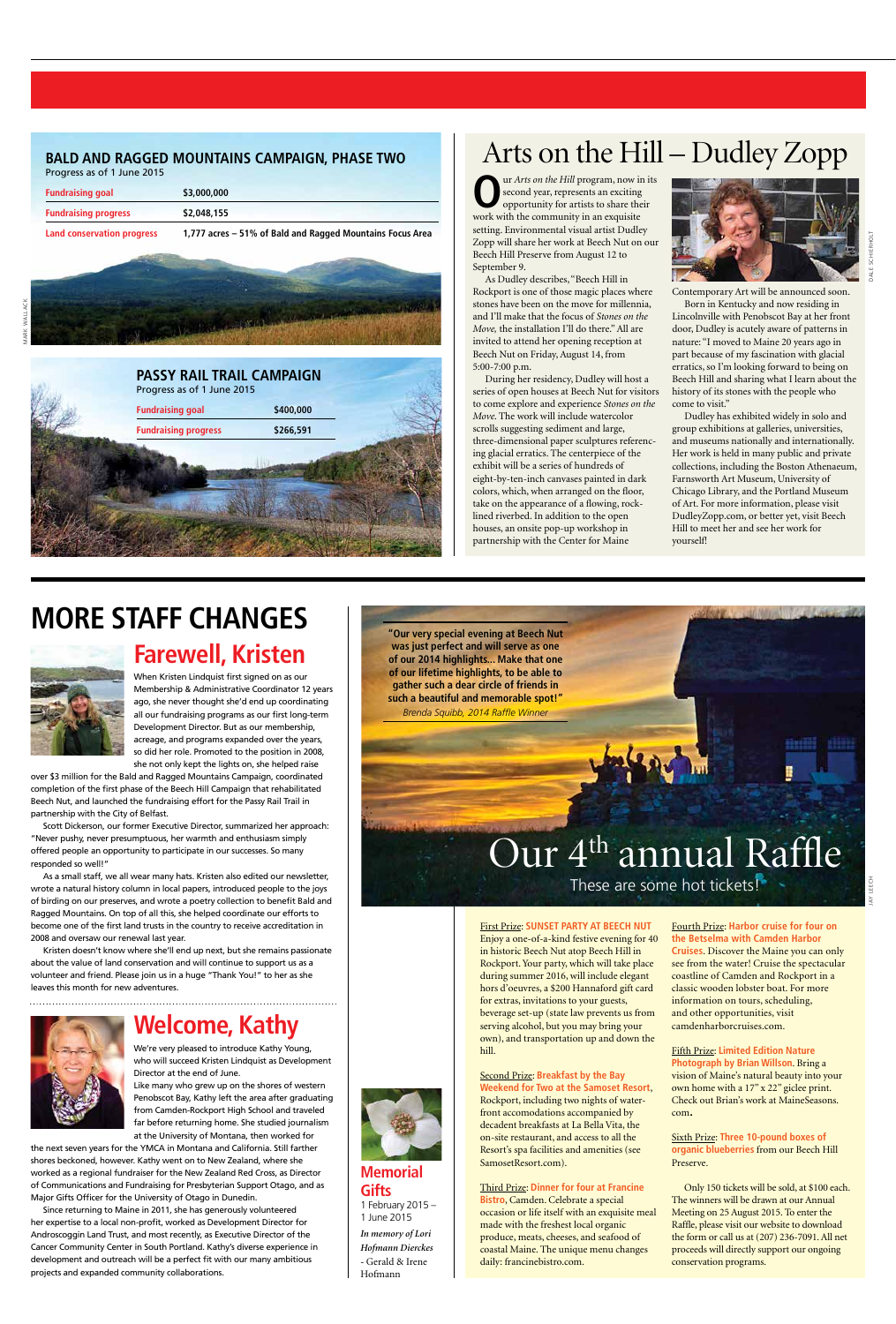n **Amy Hand** of **Camden Public Library**, for hosting astronomy night on Beech Hill **Brad Hennemuth**, for a rebuilt computer for the stewardship team **n Dan Johnson**, for a Canon Powershot camera

**Heidi Karod**, Beech Nut docent

**n Beech Hill Preserve Sugar Bush Work** (see photo above): Dave Bronder, Ellie Brown, Ken Donaghue, Phil Gaudet, Greta Gulezian, Dana Jenner, Bob Olfenbuttel, Rowan Stewart, Jamie Weeks, Malcolm **White** 

**n Beech Hill Preserve Trail Work: Hans Bengtsson,** Dave Bronder, Tom Campbell, Jeannie Hutchins

**Bessey Tract Trail Work:** Gil Albert, Helen Burlingame, Cloe Chunn, Skip Pendleton, Denis Wang, Janet Williams

**Bird Walks:** Cloe Chunn, Gary Gulezian, Evan Obercian

n **Fernalds's Neck Preserve Trail Work:** Hans Bengtsson, Tom Campbell, Phil Gaudet, Malcolm **White** 

**n** Office Support: Tom Campbell, Mary Ellen Decato, Amy Faunce, Jeannette Faunce, Carol Harrell, Betty & Paul Killoran, Jamie Oates, Leecia Price, Diana Rigg, Deidre Sousa

**n** Outreach Support: Nan Borton, Dave & Melissa Bronder, Amy Faunce, Trudi Hennemuth, Joe Sortwell

n **Ducktrap River Preserve Trail Work:** Hans Bengtsson, Carolyn Bergen, Dave Bronder, Melissa Bronder, Gary Gulezian

■ Ducktrap River Preserve Invasives Removal Work: Carolyn Bergen, Tony Coyne, Gary Gulezian, Ron Harrell, Larry Litchfield, Aleta McKeage, Colleen Walker

**n Passy Rail Trail Campaign Committee:** Courtney Collins, Roger Lee, Lyndsey Lewis, Chris Lobley, Sean Ociepka, Manley Rogers, Mickey Sirota, Joe Slocum, Chris Urick, Su Wood

■ Adopt-A-Trail Sponsors: ■ Bald Mountain Preserve: Camden Real Estate; the Montgomery Family

n **eBay fundraising program donors:** Brad Hennemuth, Julie Turkevich

**E** Beech Hill Preserve: Micki Colquhoun, Realtor: the Jochnick Family; Waterfront Restaurant **n Ducktrap River Preserve:** In Memory of Richard C. Hennemuth **Fernalds Neck Preserve:** Sid & Elizabeth Eudy: Walter Kurchack & Stacy Thomas **n Harkness Preserve Trail:** Camden National Bank; In Honor of Leon Gorman **Hodson Preserve:** Stephanie Smith, In Memory of Richmond Smith

n **Take-A-Hike Sponsors:** LandVest, Maine Sport **Outfitters** 

n **Hodson Preserve Trail Work:** Sam Johnson n **McLellan-Poor Preserve Trail Work:** Helen Burlingame, Josh Cherry, Cloe Chunn, Aleta McKeage, Dick Merrick, Bob Olfenbuttel, Skip Pendleton, David Thanhauser, Denis Wang, Janet Williams, Elisabeth Wolfe

eople who support land conservation understand the benefits of being outdoors in wild places. We've recently begun collaborating with the Restorative Justice Project of the Midcoast to broaden these benefits: our goal is to help offenders reconnect with their community by reconnecting with the natural world through hands-on work on our preserves.

The above list does not include all the names of our **Board** and **Committee** members, who contribute their time and energy to the organization in so many different and essential ways and for whom we are always very grateful!

n **In-kind Business Donors:** Camden Coast Real Estate, Camden Printing, Maine Boats, Homes & Harbors, Whitelancer Web Development, fundraising consultant Pen Williamson

## **Our Wish List**

sledgehammer

- $\blacksquare$ skillsaw
- **n** leashes to loan at Beech Hill Preserve
- n radio or iPod speakers for Beech Hill Blueberry Barn
- **n** come-along winch for tree work

Since we acquired the Head of Tide<br>Preserve in Belfast in late 2009, we's<br>searching for a partner to help us n<br>the old form fields that represent an impe Preserve in Belfast in late 2009, we've been searching for a partner to help us maintain the old farm fields that represent an important conservation value of the property. We've also thought that this highly scenic preserve, which boasts over 2,800 feet of wooded frontage along the Passagassawakeag River and two great hiking trails, could become a focal point of community

## **STEWARDSHIP PROJECTS**



Restorative justice is a growing movement that focuses on helping offenders take responsibility for their actions and make real amends to those they've harmed through a formal reconciliation process. Restorative community conferences enable opportunities for direct and meaningful connections between the offender and the individuals and community they've harmed. The Restorative Justice Project of the Midcoast, working with schools and the justice system, provides restorative conferences and

mentoring for offenders in Knox, Waldo, Lincoln, and Sagadahoc Counties. By emphasizing accountability and reconnection, their programs have had great success in reducing recidivism and healing the wounds caused by criminal behavior.

So far one young man has benefitted greatly from helping us with trail work as part of his court diversion program. And this spring, thanks to support from the Maine Community Foundation's Knox County Fund, we were able to partner with Restorative Justice to offer their mentor training to some of our volunteers. We hope to provide more offenders the opportunity to make amends through work on our preserves—thereby playing our part in supporting this worthy program, as well as adding "community justice" to the long list of benefits of our conservation work.

## **Coastal Mountains Land Trust**

101 Mount Battie Street, Camden ME 04843, 207-236-7091, www.coastalmountains.org

|  |  | BOARD OF DIRECTORS: |  |
|--|--|---------------------|--|
|--|--|---------------------|--|

**President:** James A. Krosschell **Vice President:** Thomas R. Moore **Treasurer:** Bradley J. Hennemuth **Secretary:** Lys McLaughlin Pike Roy J. Call, Courtney Collins, E. Daniel Johnson, Roger S. Rittmaster, Nicholas C. Ruffin, Darby C. Urey

**STAFF:** 

**Executive Director:** Doug Sensenig **Development Director:** Kathy Young **Outreach & Administrative Coordinator:** Nora Hayes **Stewardship Director:** Ian Stewart **Stewardship Project Manager:** Jackie Stratton **Land Acquisition Coordinator:** Scott Dickerson **Stewardship Intern:** Alden Mead **Fernalds Neck Steward:** Randy Fein

Landscapes is published in March, June and October. Editor: Kristen Lindquist; Designer: Miroslaw Jurek; Printer: Camden Printing. Printed on recycled paper.

# **Special Thanks to…** Land Trust partners with the Restorative Justice Project

involvement in the greater Belfast area.

Thanks to a new partnership with Belfast Transition, a grassroots community organization dedicated to promoting community resilience in the face of social and environmental change, we've taken several important steps towards fulfilling both of these goals. This spring saw the launch of the Head of Tide Permaculture Project, a collaborative project designed to sustain and restore the preserve's ecological and agricultural capacities. The project will also engage other local organizations, including Belfast Bay Watershed

Coalition, Belfast Garden Club, and Habitat Belfast, in the hands-on practice of permaculture.

The initial phase of the project revolves around the establishment of an educational demonstration site in the field abutting the main parking lot, with the goal of showcasing ecologically sound and resilient agricultural techniques. Volunteers will become actively engaged in hands-on study of the site, design of

the project, and initial implementation of permaculture practices.

The project has thus far attracted great community enthusiasm and engagement during volunteer workdays for invasive plant removal, compilation of an ecological inventory, and site-mapping.

For more information, contact headoftidepermacultureproject@gmail.com. Or stop by the Head of Tide Preserve and see for yourself the progress of the ever-growing permaculture project.

**Volunteers recently cut wood in Beech Hill Preserve's sugar maple grove to donate to the Waldo County Woodshed, a nonprofit that provides firewood to people in need in the Waldo County area. Thank you for helping us help others in our community!**

**n** Susan Alexander, our recording secretary **n** Carol **Chen**, for a serious amount of pro bono legal work **n** Darcy Dye, for six new dog leashes for Beech Hill **Preserve <b>E** Amy Faunce, our Volunteer Coordinator **E Susan Fockler**, for a Canon Powershot camera

# **Meet our new Stewardship Intern**



Alden Mead joined us in June to spend five months as an intern with our stewardship program. A recent graduate of the University of New Hampshire with a degree in Environmental Conservation and Sustainability, his particular interest in land trusts stems in part from a family history of land conservation back in New Hampshire. Last summer Alden worked for the U.S. Forest Service on a 500-mile road inventory project in Wyoming, although he spent many previous summers working on MacMahan Island in Maine.

In addition to co-leading the blueberry harvest, Alden will assist our stewardship team with baseline documentation, boundary and trail work, volunteer work parties and various carpentry projects. Please be sure to give him a warm welcome when you see him on our preserves!

## **Permaculture collaboration explores potential of Head of Tide Preserve**